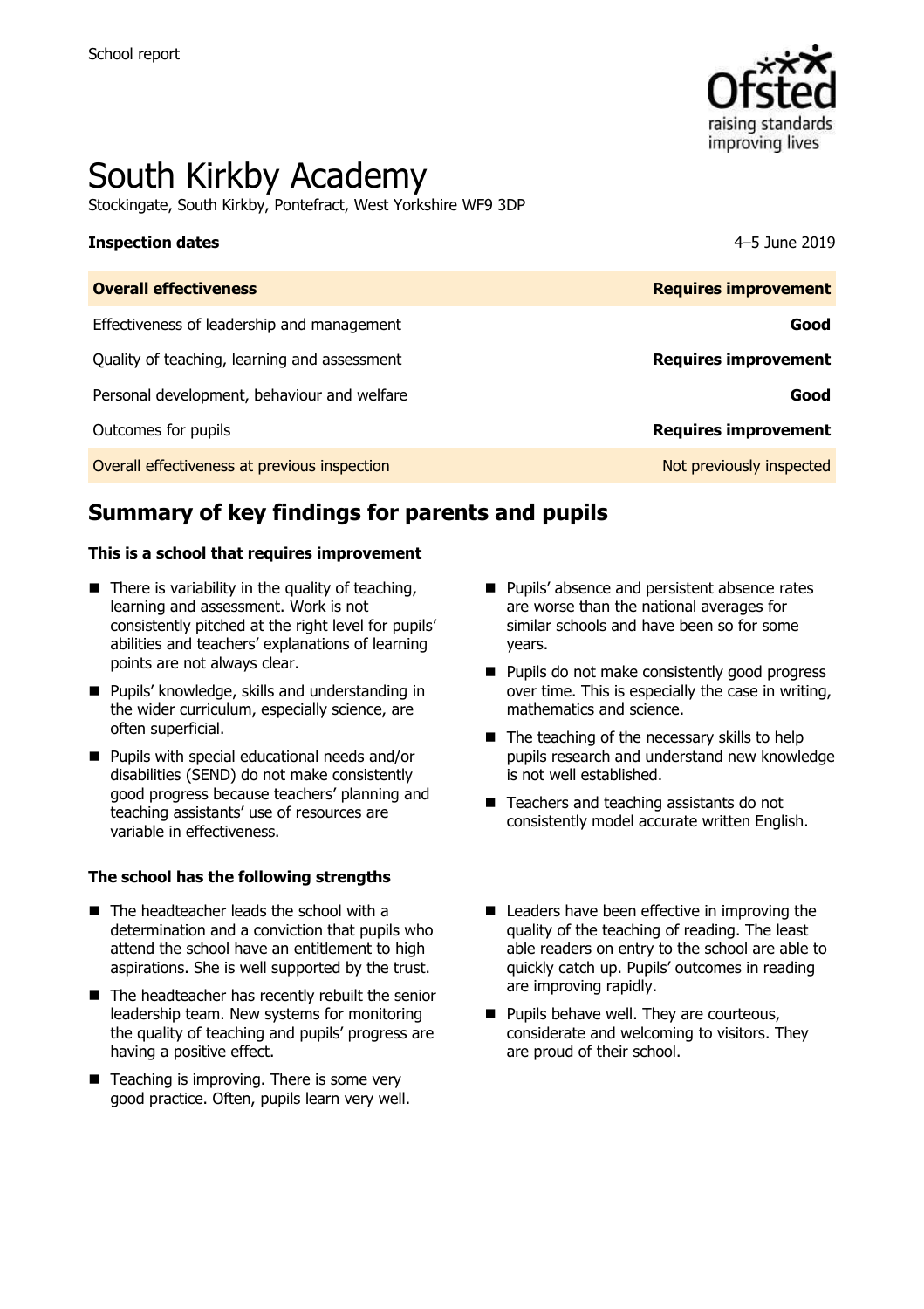

# **Full report**

# **What does the school need to do to improve further?**

- Improve the quality of teaching so that it is consistently good, by ensuring that:
	- teachers explain learning points with clarity and check pupils' understanding before moving on to the next stage of the lesson, so that any misconceptions are cleared up
	- teachers' planning meets the needs of the least able pupils and pupils with SEND
	- teaching assistants have the necessary training to enable them to support pupils with SEND effectively
	- across the curriculum, pupils are taught the skills necessary for carrying out effective research
	- teachers and teaching assistants consistently use accurate written English, so that correct spelling is modelled at all times
	- the teaching of science enables pupils to gain knowledge, skills and understanding in greater depth.
- Further reduce the rate of persistent absence and improve the overall rate of attendance.
- **IMPROVE PUPILS' progress in writing and mathematics so that it is at least in line with** the national averages and matches recent improvements in pupils' reading progress.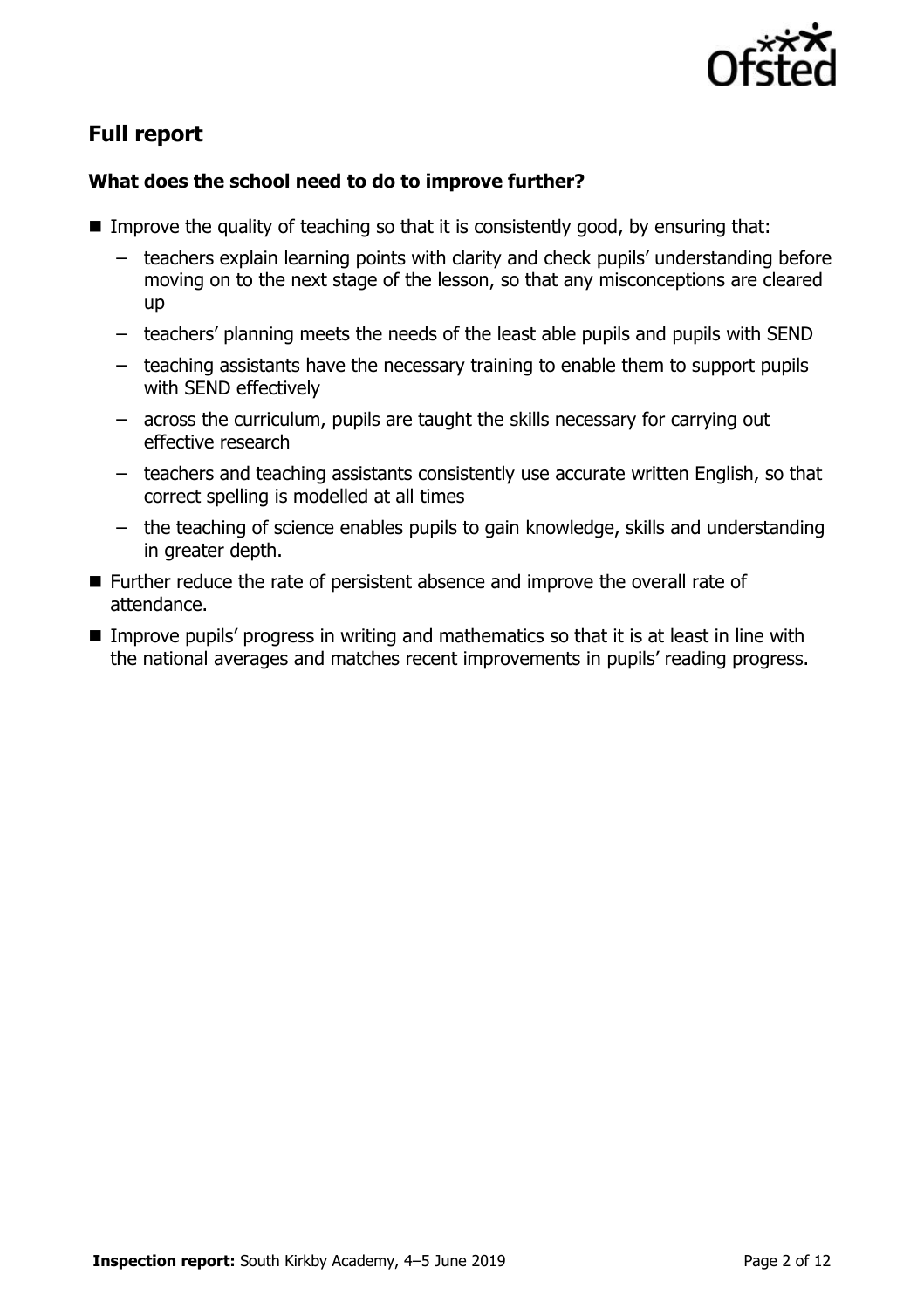

# **Inspection judgements**

## **Effectiveness of leadership and management Good**

- Since the school converted to an academy, the headteacher has assiduously built a new senior leadership team. As a result, although pupils' progress and attainment are typically below the national averages, pupils' outcomes are strengthening. Reading in particular is much improved as a consequence of leaders' actions. Teaching is still variable in quality but improving. Persistent absence is reducing and the rate of fixedterm exclusions is falling quickly.
- Morale among staff is very high. They have committed to the headteacher's vision of high aspirations and ambition for the pupils who attend the school. Central to the staff's optimism and positive outlook has been the judicious use of continuing professional development. Consequently, the skills of staff to fulfil their roles effectively are strengthening. There is a palpable sense of a 'team' at work.
- The trust has been instrumental in supporting and challenging leaders to improve the school. Trust leaders are honest in their evaluation of the school's recent and current performance. They acted swiftly to provide support to the school. This has included support for raising the standard of teaching, especially reading, writing and mathematics. As a result of trust leaders' actions, although some variability in the quality of teaching remains, it is improving.
- Leaders are effective in preparing pupils for life in modern Britain. Pupils describe a school community which is welcoming and supportive of differences and diversities. Pupils are taught about various faiths, cultures and religions, for instance. As a result of leaders' curriculum for pupils' spiritual, moral, social and cultural development, pupils' respect for others is strong.
- Additional funding for the pupil premium and the sport premium is used well. Leaders have talked to pupils about the kind of sporting activities they would like to do, which has led to a wide range of opportunities. These include, for instance, table tennis, swimming, biathlon and the use of personal data devices to record the number of steps while on the 'walking bus' to and from school. Leaders' records show an increased participation this year in physical activity.
- Leaders have implemented the recommendations of two external pupil premium reviews to further improve the effectiveness of this funding. In particular, funding has been used to improve standards of reading, as evidenced in pupils' outcomes in 2017/18. In addition, leaders have used funding to enhance classroom environments, which inspectors saw being used to good effect. Funding has also been used to open up the school to its community, such as 'Inspire Mornings' where parents and carers read with their children in school.
- Leaders' use of special educational needs funding has been effective in improving the outcomes of pupils with SEND. Although this is the case, progress for pupils with SEND remains variable due to inconsistencies in levels of staff training and teachers' planning. Leaders have already identified these as 'next steps' and, in partnership with the local authority, work is already underway to address them.
- The curriculum is a broad and balanced one, with a range of subjects taught. These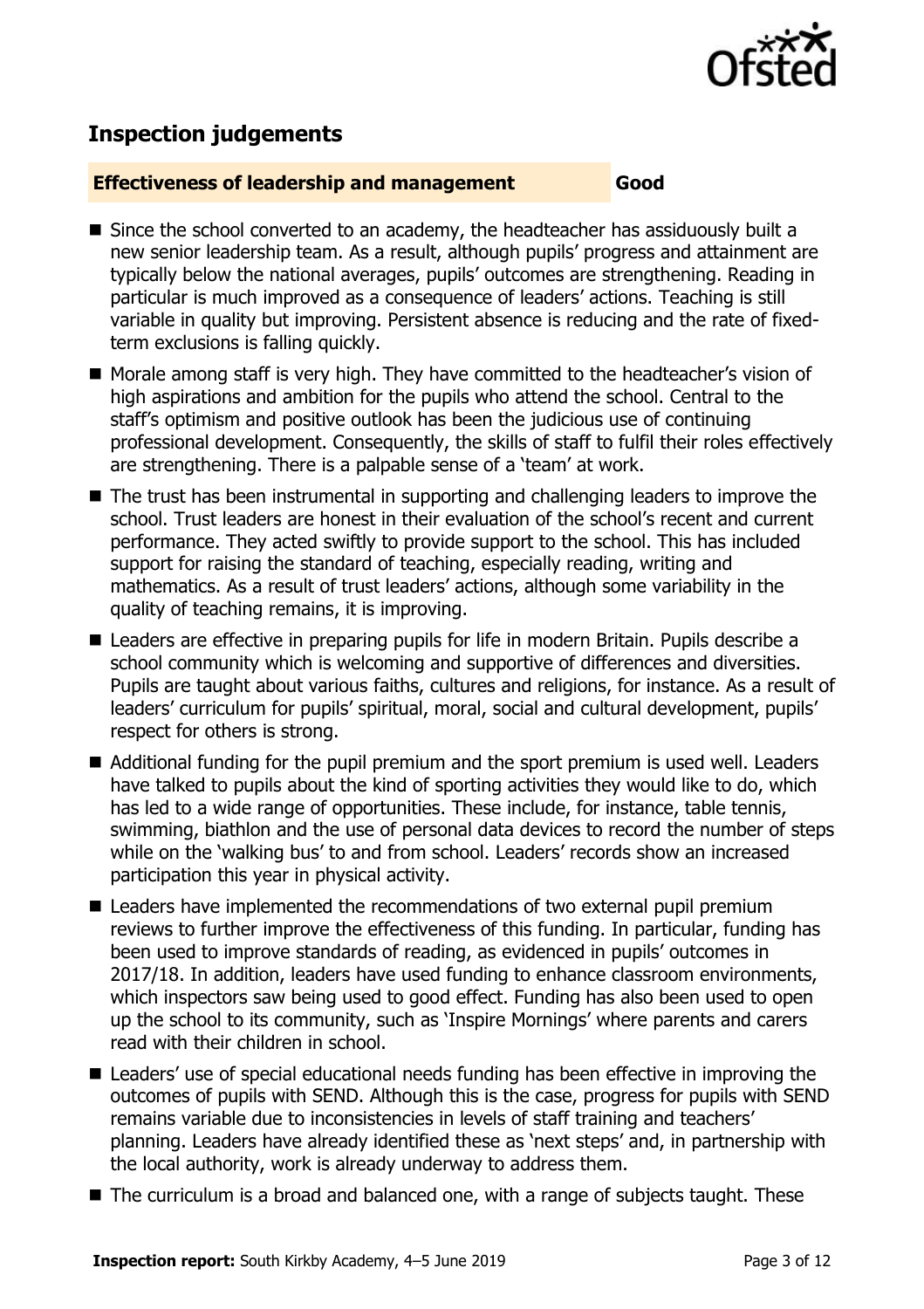

include subjects beyond the typical, such as Mandarin, as a means to challenge pupils and to open up their horizons beyond their immediate vicinity. Leaders have also put in place numerous extra-curricular opportunities to augment the work taking place in classrooms, such as theme days in science and history. At times, especially in science, the depth of pupils' subject knowledge is not very deep. However, leaders are currently reviewing their curriculum with a view to introducing a new one in September 2019.

# **Governance of the school**

- Governors share leaders' high aspirations for what pupils should achieve. They take opportunities to reassert these high expectations, such as in governors' meetings. They ask pertinent questions of leaders and hold them to account for pupils' progress, attendance and safety.
- Governors have a clear line of sight across the school's strengths and, crucially, where it is not as strong. They have an accurate understanding of the priorities facing the school. Governors have ensured that they have accessed appropriate training to help them be effective in scrutinising the school performance information presented by leaders.
- Governors have a sound understanding of their safeguarding responsibilities. A number of governors, for instance, have completed appropriate training in 'safer recruitment' to support leaders in making staff appointments to school.

# **Safeguarding**

- $\blacksquare$  The arrangements for safeguarding are effective.
- Leaders responsible for safeguarding work as a team, with appropriate training for their roles completed and then refreshed regularly. Leaders' systems for monitoring pupils' safety and then acting when required are strong. Leaders have a secure understanding of when it is appropriate to contact external agencies for additional support. Their records demonstrate a tenacity and a persistence in securing the right help for pupils and families when it is needed.
- There is a strong safeguarding culture at the school. For example, leaders have established relationships with appropriate external agencies, such as the police and the local authority's children's services, so that there is a two-way flow of safeguarding information.
- Leaders' processes for checking the suitability of adults to work in the school are secure and meet legal requirements.

## **Quality of teaching, learning and assessment Requires improvement**

- Across different subjects and years, the quality of teaching, learning and assessment is variable. There is some very effective teaching which challenges pupils at the right level, but there is an inconsistency in the extent to which teachers' planning helps pupils to learn well.
- Teachers are enthusiastic and committed to the headteacher's ethos of high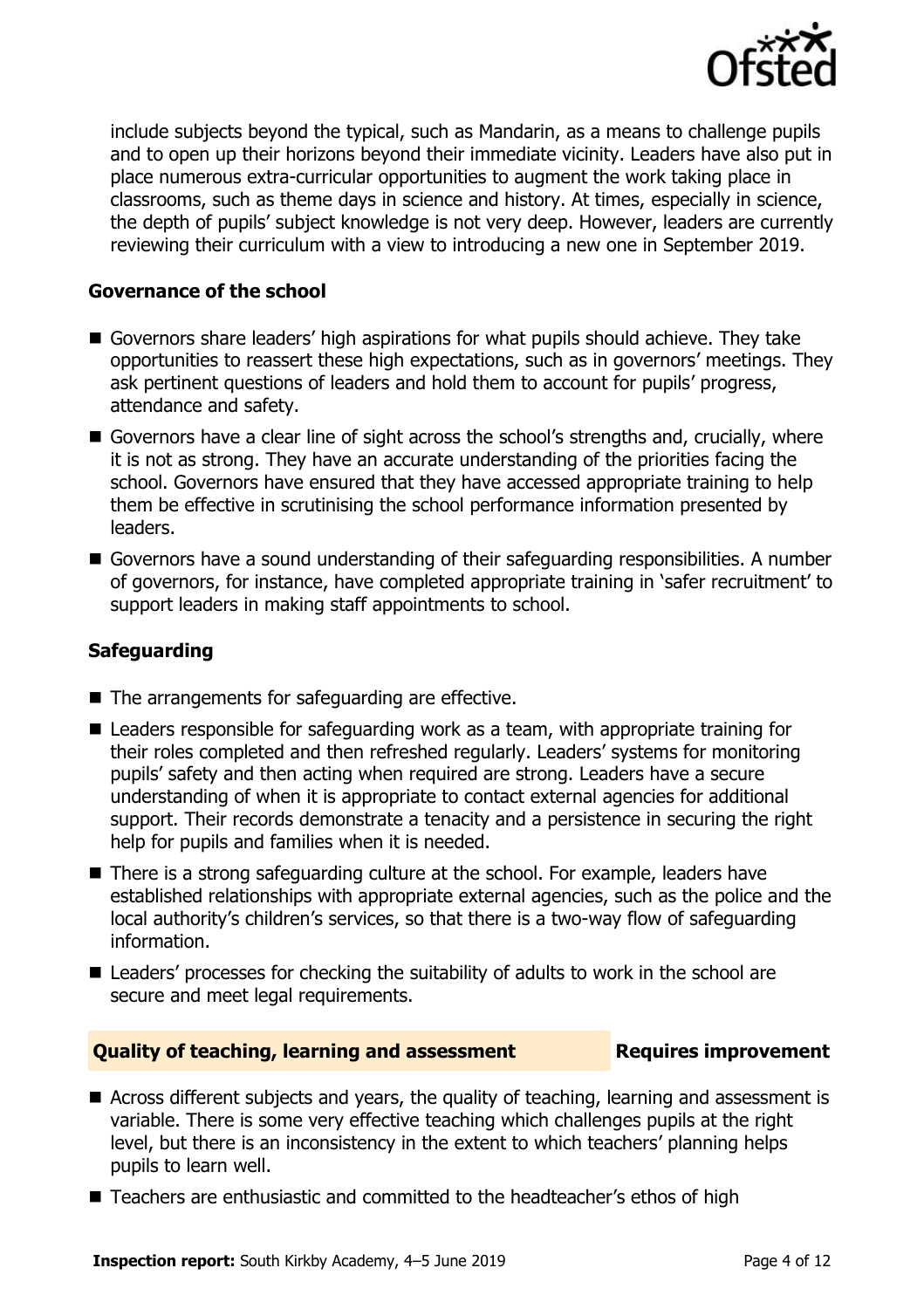

aspirations. They all want their pupils to do well. Much of the time, their subject knowledge is secure and enables pupils to be engaged in their learning. At times, however, teachers' subject knowledge is less secure and new knowledge or skills are taught incorrectly. As a result, pupils' understanding is sometimes limited and uncertain.

- Often, teachers are effective in setting tasks which present an appropriate level of challenge for pupils. Sometimes, however, tasks are pitched at the wrong level, either too hard for some or too easy. When tasks are too hard, pupils are left behind in their understanding. In part, this is because the necessary 'building blocks' of understanding have not been securely established at an earlier stage. When tasks are too easy, pupils are not stretched to think more deeply about the topic in hand.
- Typically, teachers make effective use of questions to check on pupils' understanding. At its strongest, teachers' use of questions moves pupils on to new learning. Occasionally, however, when pupils' answers show that their understanding is still uncertain, the teacher moves on. As a result, some pupils are left with misconceptions in their learning.
- Across the curriculum, particularly in history, geography and religious studies, teachers provide pupils with opportunities to conduct independent research. Typically, however, pupils are not taught the skills required to make research an effective means of learning. As a result, pupils' research frequently amounts to chunks of copied text, with pupils often not understanding what they have written.
- $\blacksquare$  The teaching of pupils with SEND is variable. At times, these pupils are effectively supported in their learning by teachers' careful planning of tasks and skilled use of appropriate resources. Elsewhere, however, teachers' planning is less effective. On occasions, pupils with SEND are set tasks which are simplistic and not matched to their needs. At such times, the guidance and support they receive from teachers and teaching assistants is minimal. Sometimes, resources to support pupils with SEND and the least able pupils are not effectively used. This is because teaching assistants have not had the necessary training to use the resources properly.
- Sometimes, teachers' use of written English is inaccurate. Inspectors saw a number of instances, across teachers and years, of incorrect spellings of subject terminology and basic words.
- The teaching of reading has improved strongly since the end of the academic year of 2016/17, when pupils' progress in reading was well below the national average. Teachers have made effective use of phonics strategies to help the weakest readers catch up. A consistent, systematic process is in place to ensure that pupils read regularly in school. Effective checks on pupils' reading ability mean that they choose appropriately challenging books from the school's book-band scheme.
- Leaders have introduced systems so that there is a consistency across years and classes in the programmes of learning which are taught. This is especially evident in mathematics, where all teachers follow the same scheme. In writing, teachers' planning is 'joined-up', so that pupils follow an agreed programme of learning across years and classes. This enables leaders to more accurately monitor the progress pupils make. It is also effective in enabling leaders to check on standards of teaching across the school as they have a consistent baseline from which to measure teachers'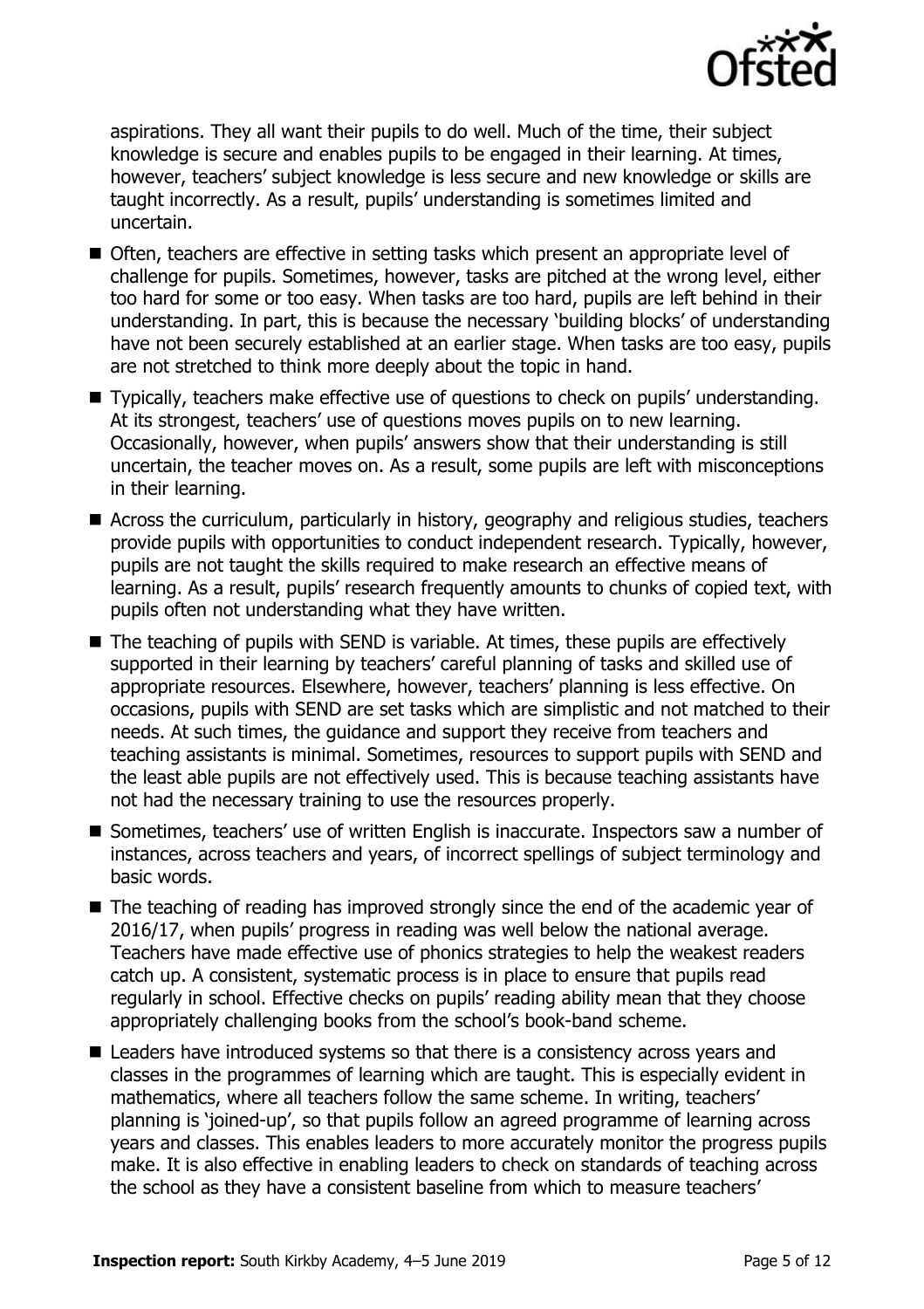

practice.

# **Personal development, behaviour and welfare Good**

# **Personal development and welfare**

- The school's work to promote pupils' personal development and welfare is good.
- **Pupils are proud of their school. They are eager to tell visitors about it and they wear** their uniform proudly. In lessons, pupils are typically eager volunteers to answer teachers' questions.
- Leaders have ensured that pupils are educated effectively about how to keep themselves safe. They are knowledgeable, for example, about the risks of being online. External visitors, such as the police, hold assemblies to provide pupils with useful information. Pupils understand about bullying but say that it is rare in school and it would be sorted out quickly if it happened. All of the pupils who spoke to inspectors said that they feel safe in school.
- There is a broad range of ways in which leaders support pupils' emotional and physical well-being. Recent assemblies, for example, have focused on 'mental health first aid' and how to cope with stress. Pupils learn about first aid as part of the 'forest school' scheme and they participate in regular health and fitness activities as part of their physical education programme. Pupils are eager to do well and respond positively to teachers' guidance about how to improve their work. Typically, they can explain what they need to do to make their work more successful.

# **Behaviour**

- The behaviour of pupils is good.
- Throughout the inspection, standards of pupil behaviour were high for the very large majority of the time. In lessons and around the school site, pupils conduct themselves with strong levels of self-discipline. They are unfailingly polite and courteous to visitors. As a visitor, it is typical to be welcomed into the classroom by a 'learning ambassador', with a handshake and an explanation of what is currently taking place in the lesson.
- The rate of fixed-term exclusion has reduced substantially over time. The number of exclusions and the number of pupils involved, during the current academic year, are markedly lower than the previous two years. The rate of repeat fixed-term exclusion has similarly reduced substantially. At the same time, following the introduction of a new behaviour management system, the number of behaviour instances has fallen by a substantial margin.
- Very occasionally, there is a small amount of chattiness in class while the teacher is speaking, but this is typically dealt with by staff in line with the school's behaviour management system. Inspectors saw no 'naughty' behaviour during the inspection.
- While still worse than the national average, the rate of pupils' persistent absence has reduced by a notable margin compared with the same time last year. This is the result of leaders' concerted efforts to bring about better attendance at school for the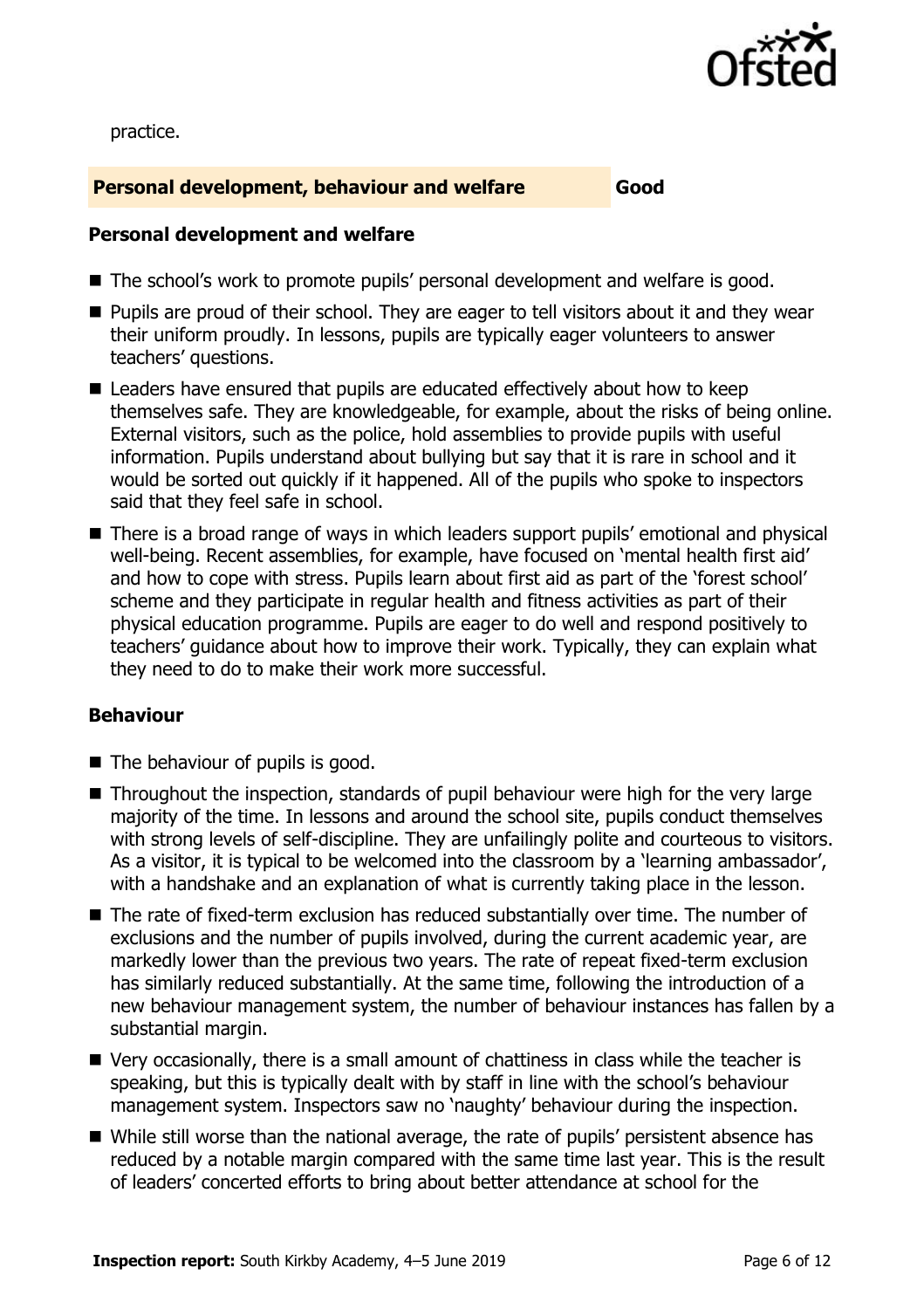

persistent non-attenders.

■ The overall rate of pupils' absence exceeds the national average. However, the school has received a substantial number of 'in-year' transfers over the previous two years, often with particularly complex attendance needs. Additionally, the task of improving the rate of attendance is made harder by the number of term-time holidays taken by parents. Leaders have taken effective action to stabilise the rate of absence and prevent it from declining further. There is no complacency among leaders, however. They have a very clear understanding that despite their context, attendance needs to improve.

# **Outcomes for pupils Requires improvement**

- Over time, pupils' progress has typically been below the national averages at the end of key stage 2, as has their attainment. While the progress of current pupils remains variable, there are signs of strengthening outcomes in reading, writing and mathematics.
- At the end of key stage 2 in 2017/18, pupils' progress in writing and mathematics was significantly below the national averages. It was also significantly below the national average in mathematics in 2016/17. Pupils' attainment in reading, writing and mathematics combined at the end of key stage 2 in 2017/18 was below the national averages at both the expected and higher standards.
- Disadvantaged pupils' progress at the end of key stage 2 in 2017/18 was significantly below the national averages in reading and mathematics. Progress for disadvantaged pupils has been significantly below the national averages in reading for the last three years and in mathematics for the last two years. Disadvantaged pupils' attainment was below the national averages in 2017/18 in reading and mathematics.
- Despite attainment being below average over time, there is strong improvement in pupils' attainment in reading, writing and mathematics. Pupils' progress in reading in 2017/18 improved from 2016/17 and was in line with the national average. The attainment of disadvantaged pupils and those with SEND improved markedly in 2017/18 compared to the previous year.
- Current pupils make variable progress across a range of subjects and vears. In reading, pupils make strong progress from their starting points as the result of leaders' actions to improve the teaching of reading. For example, pupils who join the school at the start of key stage 2 with the lowest scores in the key stage 1 phonics screening check quickly make up lost ground in their reading.
- At other times, progress is more variable. In English and mathematics, pupils generally make strong progress from their starting points. Sometimes, however, their progress is limited because they have gaps in their understanding which are not spotted or dealt with by teachers. As a result, some pupils' knowledge, skills and understanding are not deep enough to enable them to make the progress of which they are capable.
- In the wider curriculum, pupils' progress is also inconsistent. In science, across all years, typically pupils do not make strong progress. To a large extent, this is because of the infrequency of science teaching. At times, especially in Year 6, pupils receive one lesson of science a month, which has led to pupils' superficial grasp of scientific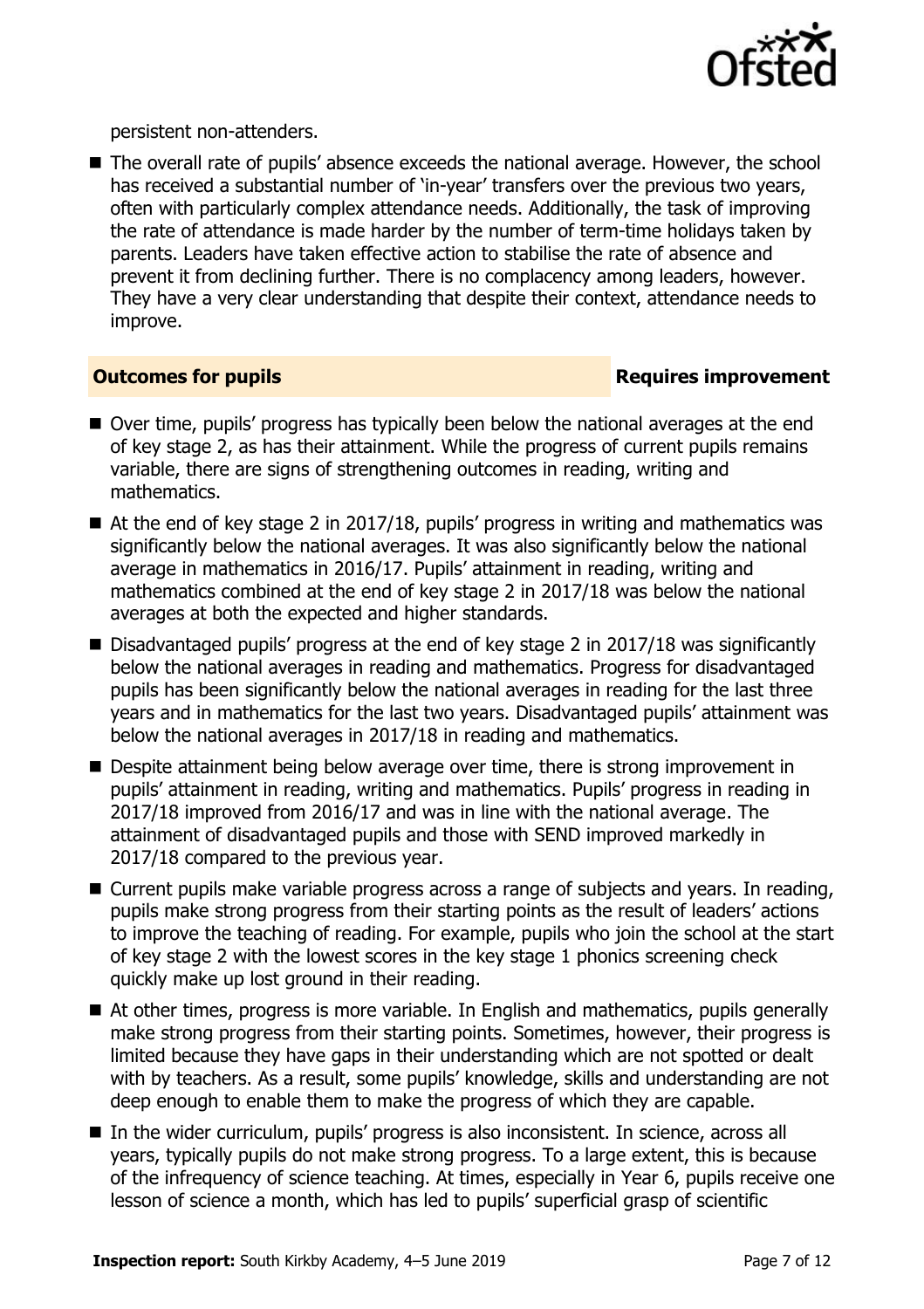

terminology and principles. Although classroom-based science lessons have been supplemented by science-based activities outside the classroom, these have not been effective in enabling pupils to make good progress.

- **Pupils' progress across all years in history, geography and religious studies is variable.** At times, pupils make strong gains in their learning as the result of effective teaching. Often, however, progress is limited because of the tasks set.
- **Pupils with SEND make variable progress. Leaders have taken action to improve the** attainment of pupils with SEND over time, but this is inconsistent. At times, pupils with SEND do not make the progress of which they are capable because teachers' planning to meet pupils' needs and the support pupils receive are not effective.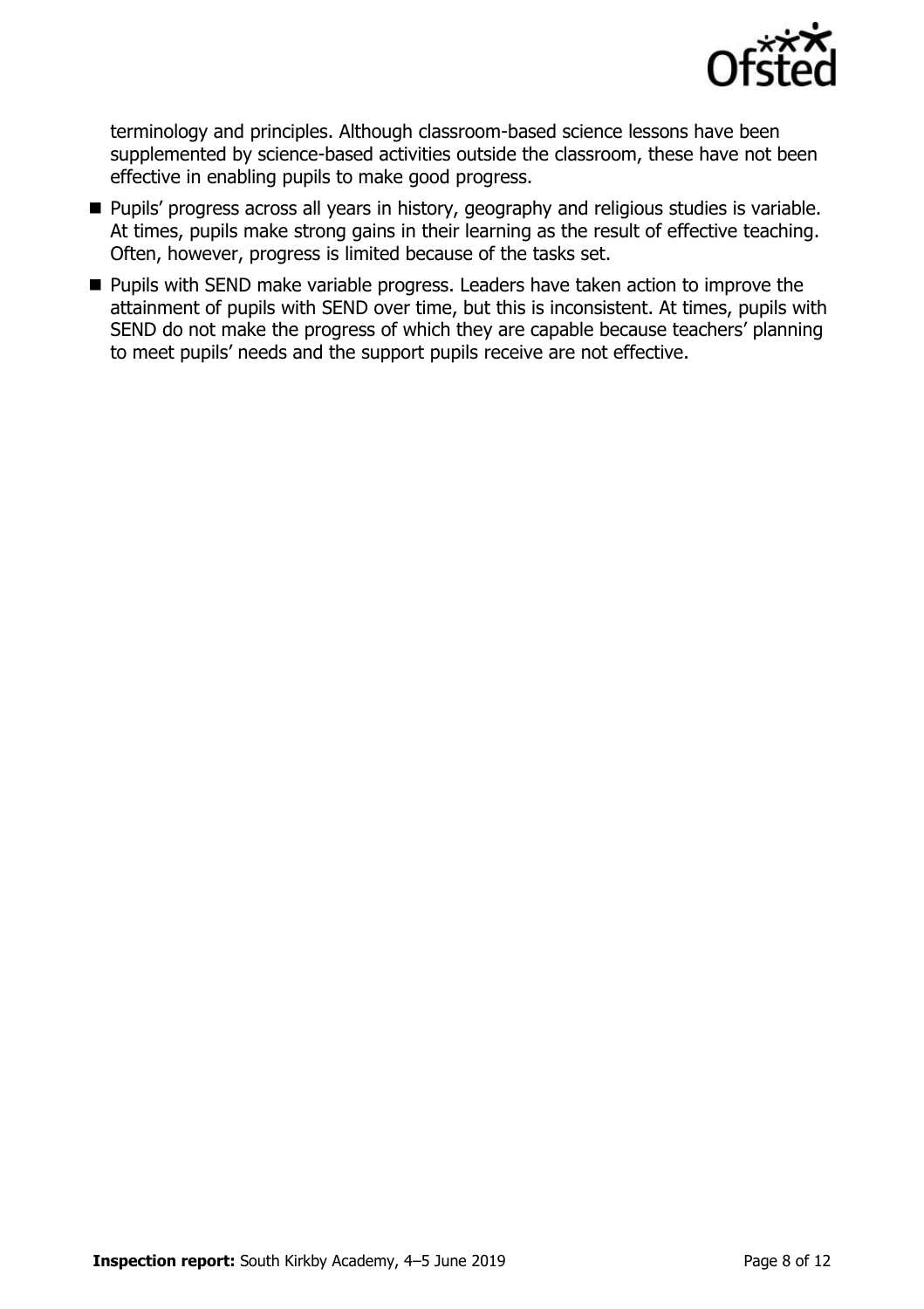

# **School details**

| Unique reference number | 143381    |
|-------------------------|-----------|
| Local authority         | Wakefield |
| Inspection number       | 10087625  |

This inspection of the school was carried out under section 5 of the Education Act 2005.

| Type of school                                           | <b>Junior</b>                |
|----------------------------------------------------------|------------------------------|
| School category                                          | Academy converter            |
| Age range of pupils                                      | 7 to 11                      |
| Gender of pupils                                         | Mixed                        |
| Gender of pupils in 16 to 19 study<br>programmes         | Not applicable               |
| Number of pupils on the school roll                      | 242                          |
| Of which, number on roll in 16 to 19 study<br>programmes | Not applicable               |
| Appropriate authority                                    | Board of trustees            |
| Chair                                                    | <b>Sue Nunns</b>             |
| <b>Headteacher</b>                                       | Samantha Travis              |
| Telephone number                                         | 01977 643 187                |
| Website                                                  | www.skacademy.org.uk/        |
| <b>Email address</b>                                     | headteacher@skacademy.org.uk |
| Date of previous inspection                              | Not previously inspected     |

# **Information about this school**

- The school is part of the Waterton Academy Trust, which it joined on 1 September 2016. Responsibility for governance of the school rests with the trustees of the trust, with some delegated authority placed with the Academy Standards Committee (ASC). The ASC is a joint local governing body in partnership with another trust school, Ackworth Mill Dam School.
- The school is a smaller than average-sized primary school.
- Since the school converted to academy status, the senior leadership team has changed substantially. The deputy headteacher was appointed in September 2017, as were the leader for literacy and the special educational needs coordinator. The assistant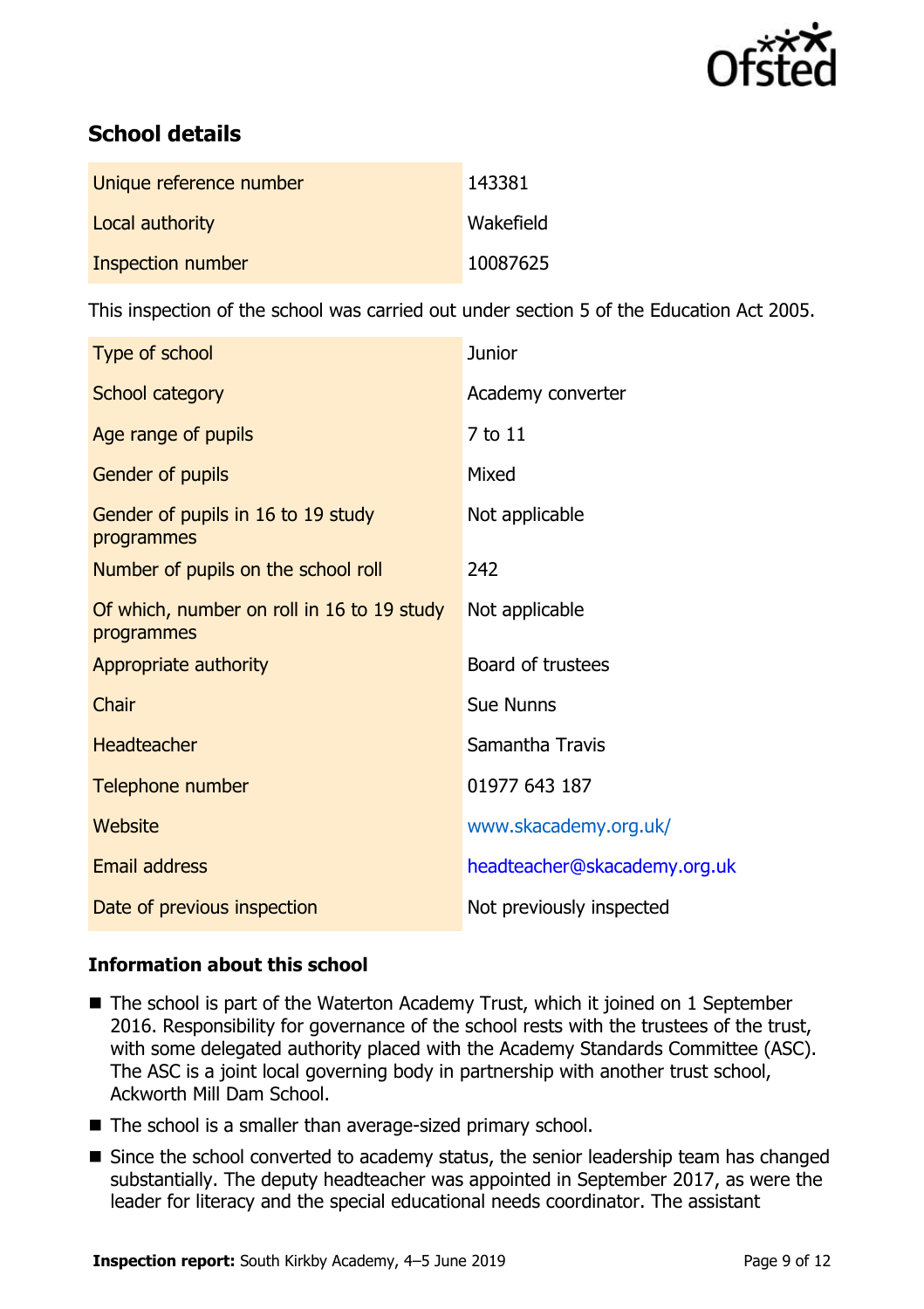

headteacher role was changed to a revised set of responsibilities in September 2017.

- The very large majority of pupils are of White British heritage.
- The proportion of pupils who are eligible for free school meals is in the highest 20% of schools nationally.
- The proportions of pupils with an education, health and care plan and those in receipt of support for their SEND are in the highest 20% of schools nationally.
- The school serves a community which is in the highest 20% of schools nationally for deprivation.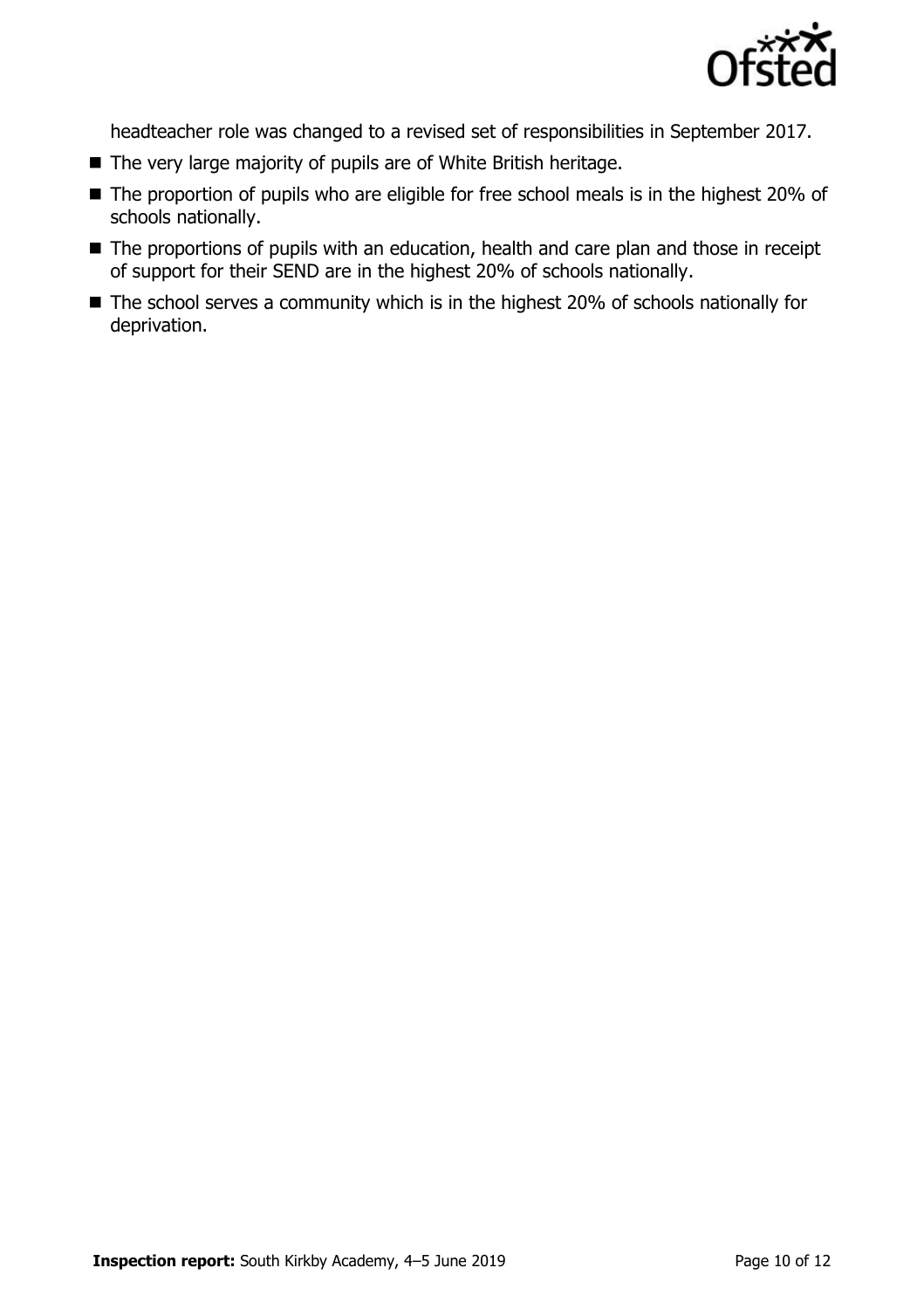

# **Information about this inspection**

- Inspectors visited a range of lessons across subjects and vears, sometimes accompanied by the school's senior leaders. During these visits, inspectors talked to pupils and looked at work in their books.
- Inspectors scrutinised pupils' work across several subjects, with different year groups and pupil abilities represented.
- Meetings were held with the headteacher. An inspector met with a group of governors. An inspector met the chief executive officer and a senior school improvement officer of the trust.
- **Inspectors met with senior leaders with responsibility for: attendance; behaviour;** provision for pupils with SEND; the quality of teaching, learning and assessment; pupils' personal development and welfare; the pupil premium and sports premium funding; the curriculum; reading; pupils' progress and safeguarding.
- Meetings were held with groups of pupils, drawn from across year groups. Inspectors also spoke informally with pupils at breaktime and lunchtime.
- Meetings were held with several members of staff including: middle leaders, administrative staff, teachers at different career points and teaching support staff.
- Inspectors observed pupils' behaviour in lessons, on corridors, in social spaces such as the dining room, the field, and at the start of the day when pupils were arriving at school.
- A wide range of documentation was examined. This included: leaders' self-evaluation and plans; minutes of governors' meetings and the headteacher's reports to governors; attendance, behaviour and exclusion information; records of the monitoring of the quality of teaching; logs and analysis of incidents of bullying and pupils' progress information. Leaders' recruitment vetting checks were scrutinised, along with safeguarding files. A review of the school carried out by the trust was also considered.
- Inspectors took into account the 17 responses to Ofsted's online questionnaire for parents, Parent View, together with 17 free-text parental comments. Also considered were the 12 responses to Ofsted's online questionnaire for staff. An inspector spoke with parents at 'drop-off' time at the start of the day.

## **Inspection team**

Steve Shaw, lead inspector **Her Majesty's Inspector** 

Natasha Greenough Ofsted Inspector